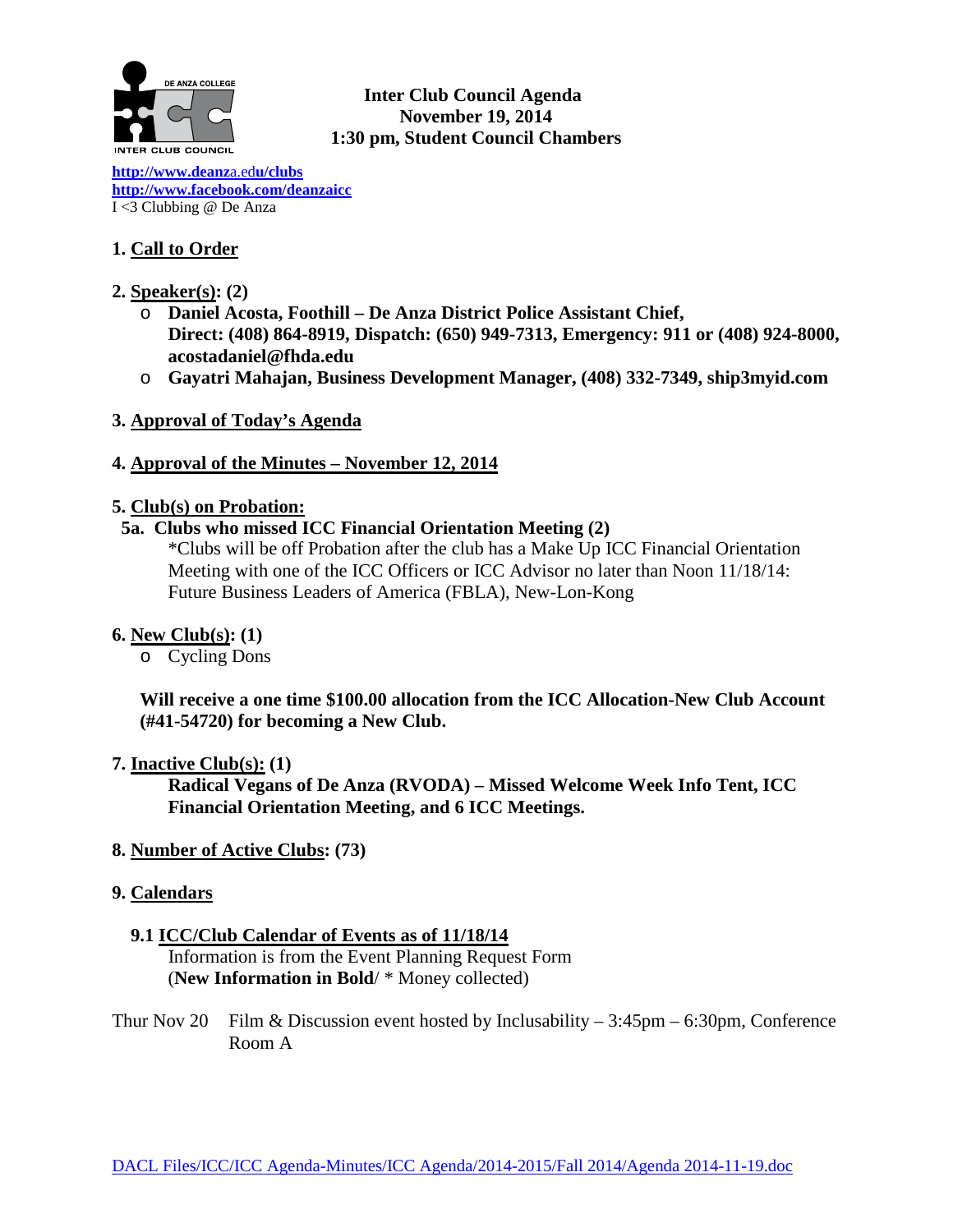# **9.2 DASB Calendar of Events as of 11/18/14**

 Information is from the Event Planning Request Form (**New Information in Bold**/ \* Money collected)

Nov 17-19 Make Your Voice Heard Week hosted by Student Services – 10:30am – 6:00pm, Main Quad East

**Tues Nov 25 I Am Thankful For: hosted by Diversity and Events – 11:30am – 1:00pm, Main Quad**

# **10. ICC/Club Account Balance Status (New Information in Bold) (As of 11/18/14)**

| Club/ICC Allocation Account            | $(#41-54730)$    | \$9,200.00 |
|----------------------------------------|------------------|------------|
| <b>ICC Allocation-New Club Account</b> | $(H41-54720)$    | \$1,200.00 |
| <b>ICC Emergency Relief Account</b>    | $(#44-4289)$     | \$7,147.45 |
| <b>ICC Events Award Account</b>        | $(\#41 - 54600)$ | \$9,700.00 |
| <b>ICC</b> Inactive Hold               | $(#44-4300)$     | \$8,350.44 |
| <b>ICC Scholarship Account</b>         | $(#44-4310)$     | \$8,525.10 |
| ICC                                    | $(#44-4320)$     | \$2,520.48 |
|                                        |                  |            |

# **11. Business**

# **11.1 ICC Emergency Relief Budget Request (Info/Action)**

## MOA is requesting \$500 from the ICC Emergency Relief Fund Account (#44-4289) to Mobility Outreach International to provide children with club foot treatments.

| Requested | Recommended |
|-----------|-------------|
| \$500     | \$500       |

If approved the ICC Emergency Relief Fund Account #44-4289 will be \$6,647.45

# **11.2 ICC Emergency Relief Budget Request (Info/Action)**

## 4 Elements Hip Hop is requesting \$500 from the ICC Emergency Relief Fund Account (#44-4289) to **All the Way Live Foundation** to support ATWL's trip to Nepal in 2015 to reach out to marginalized communities to connect with youth and teach them dancing and urban arts. Funds will help lower costs involved when making an international outreach trip for a non-profit. Follow "All The Way Live Foundation if interested in going to Nepal Fall/Winter 2015

| Requested | Recommended |
|-----------|-------------|
| \$500     | \$500       |

If approved the ICC Emergency Relief Fund Account #44-4289 will be \$6,147.45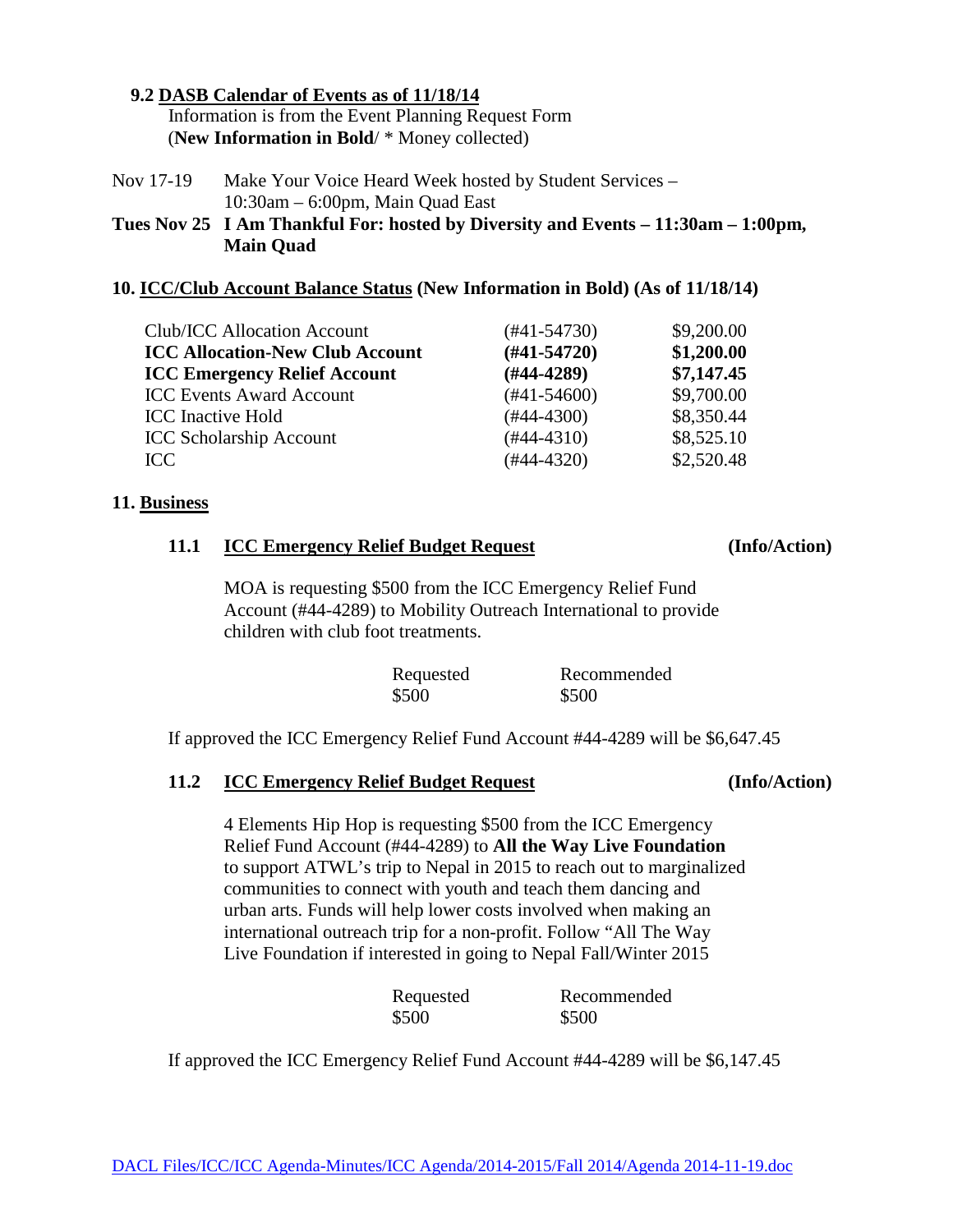#### **11.3 ICC Emergency Relief Budget Request (Info/Action)**

ICC is requesting \$500 from the ICC Emergency Relief Fund Account (#44-4289) to Second Harvest Food Bank to provide food for low income people in Santa Clara and San Mateo Counties.

> Requested Recommended \$500

If approved the ICC Emergency Relief Fund Account #44-4289 will be \$5,447.45

### **11.4 ICC Concessions Code Update (Info/Action)**

#### Article I CONCESSION BIDS / SECTION 1. PROCEDURE / B.

A **Club Officer** student representative from the club must be present at the entire ICC meeting to present the bid for a Concession Stand and remain until the selection of the concession stands are announced.

#### Article I CONCESSION BIDS / SECTION 1. PROCEDURE / E.

In the event that no club has bid for the Concession Stand, then the ICC may choose to do the Concession Stand for the **ICC Scholarship or** ICC Emergency Relief Fund or postpone concession bid and voting until the next ICC meeting.

#### Article I CONCESSION BIDS / SECTION 3 Voting / C.

**Clubs will vote for one club for the Concession Stand and** T**t**he club with the highest number of-votes will receive the opportunity to operate the concession stand. Clubs will vote for one club for the Concession Stand. In the event of a tie then both clubs will receive it. In the event of more than a two-way tie, then a drawing will be held.

Article I CONCESSION BIDS / SECTION 4 Community Outreach Drink Stand / D. In the event that no club has bid for the Community Outreach Concession Stand, then the ICC may do the Concession Stand for the **ICC Scholarship or** ICC Emergency Relief Fund or there will be a drawing to determine which club will receive it.

### Article I CONCESSION BIDS / SECTION 6 July/August/September/October Concessions / A.

Concessions forms will be due at the designated ICC meeting. If possible each club will receive one concession stand. If there are not enough clubs for each month's concessions then the ICC may operate a stand to benefit the **ICC Scholarship or** ICC Emergency Relief Fund and then there will be a drawing to determine which club(s) will receive an additional concession stand.

### Article II DUTIES OF CLUBS OPERATING CONCESSIONS / SECTION 1. Club Responsibilities / A.

The ICC rep of the clubs **and club members** who receive the Concession Stand must meet with the ICC Chair of Programs or ICC Advisor after the ICC meeting to set up a meeting time to review the Concessions guidelines and walk to the Food Services Loading Dock.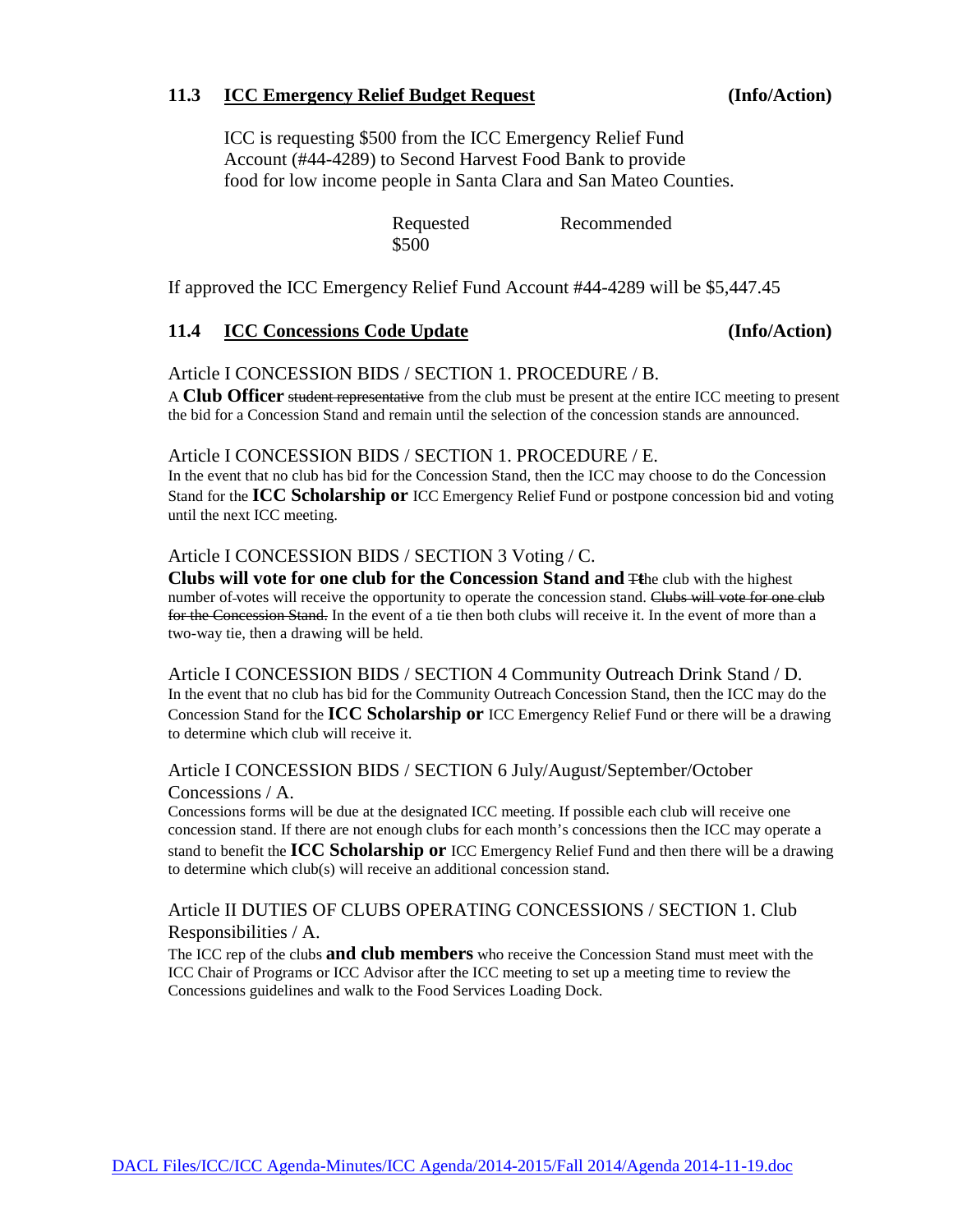## Article II DUTIES OF CLUBS OPERATING CONCESSIONS / SECTION 1. Club Responsibilities / C.

Due to insurance liability, only De Anza club members or **De Anza** students or staff may work the Flea Market Concession. During the July, August, September Concession, only people who intend to enroll at De Anza in the fall are eligible to work.

### **11.5 ICC Financial Code Update (Info/Action)**

#### II. DASB/ICC BUDGET

The upcoming DASB/ICC budget proposal shall be approved by the ICC no later than the  $\frac{f\{f\{th\}}}{f}$ **eighth (8<sup>th</sup>)** week of the Fall **Spring** Quarter by a two-thirds vote. The ICC shall vote on a revised upcoming budget if needed no later than the tenth  $(10<sup>th</sup>)$  week of Spring quarter by a two-thirds vote.

## III. DASB/ICC ALLOCATIONS / Section B.

The ICC will approve an allocation of \$100 for each new club who do not have funds in a previous club account. Reactivated clubs will receive their club funds from the ICC Inactive Hold if it was within one year of inactive status. If the previous club account has less than \$100 then the reactivated club will receive the additional \$100 allocation. The new club will receive the DASB allocation into their 44-xxxx club account after the club officers and club advisor attend a new club orientation meeting with one of the ICC Officers or ICC Advisor and the ICC Financial Roster is on file at the Student Accounts Office within three (3) weeks of being a Club on Trial. **A Club Advisor for a new or reactivated club doesn't have to attend the New Club Orientation Meeting if they are or has been a club advisor within the last two years.**

### III. DASB/ICC ALLOCATIONS / Section E.

Once the allocation is approved by ICC, then a memo with the account # will be given to the clubs in their mailbox and to the club advisor(s) **an email will be sent to the club and club advisor(s)**. The clubs must process their financial matter within a period of three (3) weeks of approval or three (3) weeks after the club event or by June 30 if funding is for an event or purchase in June. Any amount left in the designated account for clubs after the three (3) weeks period shall be transferred back to the ICC Club Allocations account. Clubs may ask for an extension of three (3) weeks at the ICC Agenda Meeting.

### IV. CLUB AWARDS / Section C.

Clubs must attend the ICC meeting **and the Fall or Winter or Spring Finale Receptions** when a drawing prize is held in order to win the drawing.

### V. ICC SCHOLARSHIPS

The ICC Scholarships will be funded 75% from the Inactive Club Account and 2% from the De Anza Flea Market Concessions **and ICC Dance or ICC fundraisers**. There will be up to ten (10) \$750.00 **eight (8) \$1,000** Carolee Erickson Memorial ICC Scholarships offered per fiscal year (July 1 – June 30).

### VI. ICC Emergency Relief Fund / Section 6

# **The ICC/DASB Dance Income will raise funds for the ICC Scholarship or ICC Emergency Relief Fund.**

#### X. EXPENDITURES / Section B

The approved requisition needs to be turned into the Student Accounts Office and a check will be-ready after 1:30 pm on the day processed **when all authorization signatures are secured.** except when the campus is closed or during breaks, office may be closed, or during the Student Accounts Office year end closure. There is a \$25 service fee if a check is returned by the bank for any reason, and it is the club's responsibility to collect on the returned check.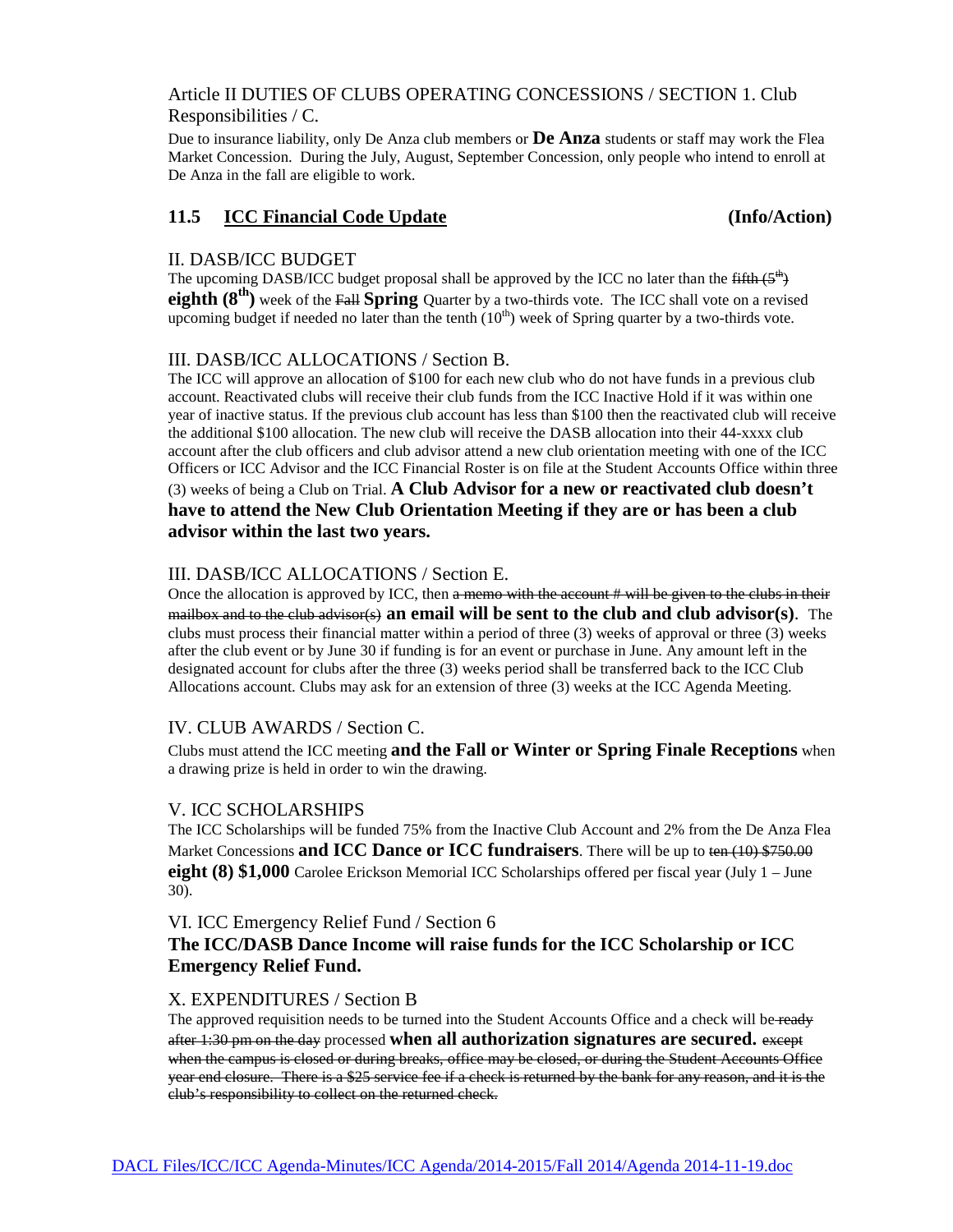#### X. EXPENDITURES / Section D / Section 3

Purchase Orders All purchases over \$1,000 and all capital items will go on a District Purchase Requisition. Purchase orders shall be obtained through the submission of a district purchase requisition to the Student Accounts Office. Each requisition shall identify the budget code number from which funds are to be drawn, the times or services to be purchased, the amount and the vendor from which such items are to be purchased. After review and approval by the club members, the Club Officer designated signature and Club Advisor(s) will need to turn into the Student Accounts who will get the signatures of the ICC Advisor, or one of the ICC Officers, the DASB Chair of Finance (if DASB account) and the Director of Office of College Life, Director of Budget and Personnel, Dean of Student Development, and VP of Student Services, a purchase order will be issued by the district. The purchase requisition will be forwarded to District Material Services **then be created in the District's Banner System**. District Material will issue a Purchase order to vendor.

### XI. FEES AND PENALTIES / Section A

If a club fails to pay a bill within a twenty –five (25) day period **or by June 30**, one of the ICC Officers or ICC Advisor will be authorized to deduct it from their club account upon being informed by the ICC Advisor. There will be a \$25 service charge for delinquent invoice that will go into the ICC Emergency Relief Fund (Account #44- 4289).

#### XI. FEES AND PENALTIES / Section D

If a club signs up for an ICC sponsored event**/**entertainment slot or for the Club Glass Display Case and fails to participate then there will be a \$25 fine that will be deducted from their club account by one of the ICC Officers. The fine will go to the ICC Emergency Relief (Account #44- 4289).

### XI. FEES AND PENALTIES / Section F

If a club doesn't sign up for Welcome Week **by the Friday of Finals** or missed their original signed up time and covered another shift, then the club(s) will be charged a \$25 fine and the money will go to ICC Emergency Relief Fund (Account #44-4289). **If a club is inactive then the \$25 fee will not be charged.**

#### XII. MAINTENANCE OF RECORDS / Section B.

All equipment purchased by ICC with De Anza student funds remain the property of De Anza Associated Student Body and will be stored in De Anza Premises when not in use.

### **XII. MAINTENANCE OF RECORDS Section C then becomes B.**

C**B**. An annual audit of all DASB accounts, club accounts and trust accounts shall be made by a certified public accountant (CPA) retained by the College District. Any unannounced audit may be made by District-retained CPA at any time.

### XIII. SERVICE CONTRACTS AND INDEPENDENT CONTRACTS

Contracts for orchestras, facility rental, entertainers, athletic events, speakers, etc., must be signed by Director of Budget and Personnel. All contracts must be made out in triplicate; one copy shall remain with the Club Advisor and one copy shall be filed with the ICC Advisor. Payment for service contracts must be initiated by the Independent Contract Form procedure, paid by the district. Club members should never make a direct payment to an individual contractor for their service to the club, and then try to get reimbursed from the Student Accounts Office. Our district policy requires that all service payments should be made by the District Office because of the Internal Revenue Code.

### **11.6 Student Council Chambers Available for Studying (Info/Action)**

### **11.7 Club Room Use (Info/Action)**